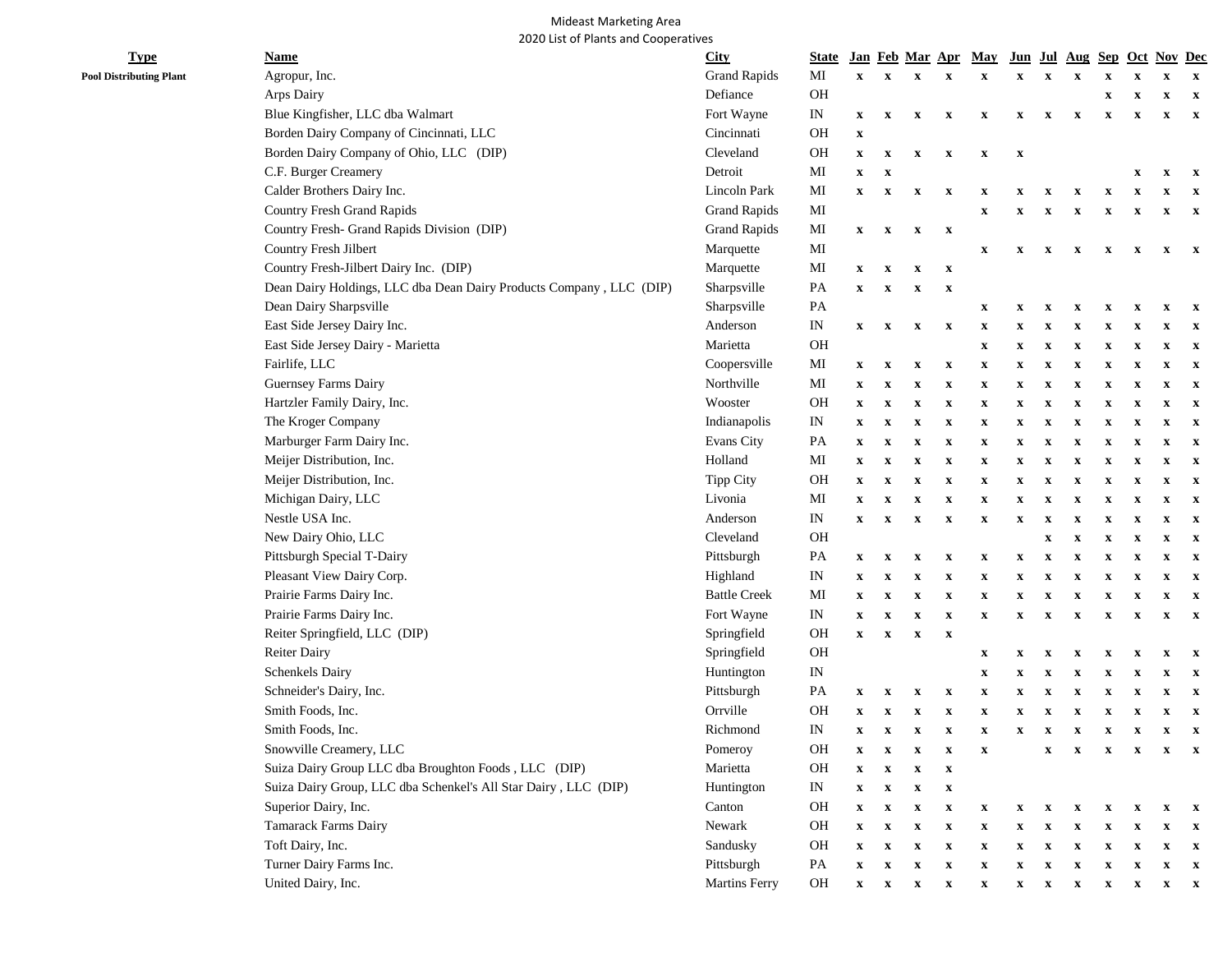## Mideast Marketing Area 2020 List of Plants and Cooperatives

| <b>Type</b>                                   | Name                                                 | <b>City</b>      | <b>State</b>                      |                           |                           |                           | Jan Feb Mar Apr           | <b>May</b>                | Jun                       | Jul                       | Aug                       | <b>Sep</b>                |                           | <b>Oct Nov Dec</b>        |                           |
|-----------------------------------------------|------------------------------------------------------|------------------|-----------------------------------|---------------------------|---------------------------|---------------------------|---------------------------|---------------------------|---------------------------|---------------------------|---------------------------|---------------------------|---------------------------|---------------------------|---------------------------|
| <b>Pool Distributing Plant</b>                | United Dairy, Inc.                                   | Uniontown        | PA                                | $\mathbf x$               | $\boldsymbol{\mathrm{x}}$ | $\boldsymbol{\mathrm{x}}$ | X                         | $\boldsymbol{\mathrm{X}}$ | x                         | $\mathbf x$               | X                         | $\mathbf X$               | $\boldsymbol{\mathrm{X}}$ | $\boldsymbol{\mathrm{X}}$ | $\mathbf{x}$              |
|                                               | United Dairy, Inc.                                   | Charleston       | WV                                | $\mathbf x$               | $\mathbf{x}$              | $\mathbf{x}$              | $\mathbf{x}$              | X                         | $\mathbf x$               | $\mathbf{x}$              | $\mathbf{x}$              | $\mathbf{x}$              | $\mathbf{x}$              | $\mathbf x$               | $\mathbf{x}$              |
| <b>Pool Supply Plant</b>                      | Continental Dairy Facilities, LLC                    | Coopersville     | MI                                |                           |                           |                           |                           |                           |                           |                           |                           |                           |                           |                           |                           |
|                                               | Dairy Farmers of America, Inc.                       | Adrian           | MI                                | $\mathbf x$               | $\mathbf{x}$              | x                         | X                         | X                         | X                         | $\mathbf{x}$              | $\mathbf{x}$              | X                         | $\mathbf x$               | x                         | $\mathbf{x}$              |
|                                               | Dairy Farmers of America, Inc.                       | Cass City        | MI                                | $\mathbf x$               | $\boldsymbol{\mathrm{X}}$ | x                         | X                         | $\boldsymbol{\mathrm{X}}$ |                           |                           | $\boldsymbol{\mathrm{X}}$ | $\boldsymbol{\mathrm{X}}$ | $\mathbf{x}$              |                           | $\mathbf x$               |
|                                               | Dairy Farmers of America, Inc.                       | Goshen           | IN                                | $\boldsymbol{\mathrm{X}}$ | $\boldsymbol{\mathrm{X}}$ |                           | $\mathbf x$               | $\mathbf x$               | $\mathbf{x}$              | $\boldsymbol{\mathrm{X}}$ | $\boldsymbol{\mathrm{X}}$ | $\boldsymbol{\mathrm{X}}$ | $\boldsymbol{\mathrm{x}}$ | $\boldsymbol{\mathrm{x}}$ | $\mathbf{x}$              |
|                                               | Dairy Farmers of America, Inc.                       | New Wilmington   | PA                                | $\mathbf{x}$              | $\mathbf{x}$              | $\mathbf X$               | $\mathbf{x}$              | $\boldsymbol{\mathrm{X}}$ |                           |                           |                           | $\mathbf X$               |                           |                           | $\boldsymbol{\mathrm{X}}$ |
|                                               | Greenville Venture Partners, LLC                     | Greenville       | MI                                |                           |                           |                           |                           |                           |                           |                           |                           |                           |                           |                           |                           |
|                                               | Middlebury Cheese Company, LLC                       | Middlebury       | IN                                | $\boldsymbol{\mathrm{X}}$ | $\mathbf{x}$              | $\mathbf x$               | $\mathbf{x}$              | X                         | $\boldsymbol{\mathrm{X}}$ |                           |                           |                           |                           |                           |                           |
|                                               | Michigan Milk Producers Assn.                        | Constantine      | MI                                | $\boldsymbol{\mathrm{x}}$ | $\boldsymbol{\mathrm{X}}$ |                           | X                         | $\boldsymbol{\mathrm{X}}$ |                           |                           | $\boldsymbol{\mathrm{X}}$ | $\boldsymbol{\mathrm{X}}$ |                           |                           | $\mathbf x$               |
|                                               | Michigan Milk Producers Assn.                        | Ovid             | MI                                | $\boldsymbol{\mathrm{x}}$ | $\boldsymbol{\mathrm{X}}$ | $\mathbf x$               | $\mathbf x$               | $\boldsymbol{\mathrm{X}}$ | $\mathbf x$               | $\boldsymbol{\mathrm{x}}$ | $\boldsymbol{\mathrm{X}}$ | $\boldsymbol{\mathrm{X}}$ | $\mathbf{x}$              | $\boldsymbol{\mathrm{X}}$ | $\mathbf{x}$              |
| <b>Cooperative Associations (9C)</b>          | Cayuga Marketing LLC                                 | Aurora           | NY                                |                           |                           |                           |                           | $\mathbf x$               | X                         | x                         | X                         |                           |                           |                           |                           |
|                                               | Cooperative Milk Producers Assn.                     | Blackstone       | VA                                | x                         | $\mathbf{x}$              | $\mathbf x$               | $\mathbf{x}$              | $\boldsymbol{\mathrm{X}}$ | x                         | x                         | x                         | X                         | X                         | X                         | $\mathbf{x}$              |
|                                               | Dairy Farmers of America                             | Kansas City      | <b>MO</b>                         | $\mathbf x$               | $\boldsymbol{\mathrm{X}}$ | $\mathbf x$               | $\mathbf x$               | $\boldsymbol{\mathrm{X}}$ | X                         | X                         | x                         | $\mathbf X$               | $\boldsymbol{\mathrm{X}}$ |                           | $\mathbf{x}$              |
|                                               | Foremost Farms USA Cooperative                       | Baraboo          | WI                                | $\mathbf x$               | $\boldsymbol{\mathrm{X}}$ | $\mathbf x$               | $\mathbf x$               | $\boldsymbol{\mathrm{X}}$ | X                         | $\mathbf x$               | $\boldsymbol{\mathrm{X}}$ | $\boldsymbol{\mathrm{X}}$ | $\boldsymbol{\mathrm{X}}$ | X                         | $\mathbf{x}$              |
|                                               | <b>Great Lakes Milk Producers</b>                    | Newark           | OH                                | $\boldsymbol{\mathrm{X}}$ | $\boldsymbol{\mathrm{X}}$ | $\boldsymbol{\mathrm{X}}$ | $\mathbf{x}$              | $\boldsymbol{\mathrm{X}}$ | X                         | $\mathbf x$               | $\mathbf x$               | X                         | $\boldsymbol{\mathrm{x}}$ | X                         | $\mathbf{x}$              |
|                                               | Lancaster Organic Farmer's Cooperative               | Hagerstown       | MD                                | $\boldsymbol{\mathrm{X}}$ | $\mathbf{x}$              | $\boldsymbol{\mathrm{X}}$ | $\mathbf x$               | $\mathbf x$               | X                         | $\mathbf x$               | $\mathbf x$               | $\boldsymbol{\mathrm{X}}$ | $\boldsymbol{\mathrm{x}}$ | X                         | $\mathbf{x}$              |
|                                               | Lanco-Pennland Quality Milk Producers                | Hagerstown       | MD                                | $\boldsymbol{\mathrm{X}}$ | $\boldsymbol{\mathrm{X}}$ | $\mathbf{x}$              | $\mathbf{x}$              | $\mathbf X$               | X                         | $\mathbf x$               | $\boldsymbol{\mathrm{X}}$ | $\boldsymbol{\mathrm{X}}$ | $\mathbf{x}$              | X                         | $\mathbf{x}$              |
|                                               | Maryland & Virginia Milk Producers Cooperative Assn. | Reston           | VA                                | $\boldsymbol{\mathrm{X}}$ | $\boldsymbol{\mathrm{X}}$ | $\boldsymbol{\mathrm{X}}$ | $\mathbf x$               | $\boldsymbol{\mathrm{X}}$ | $\mathbf{x}$              | $\mathbf x$               | $\boldsymbol{\mathrm{X}}$ | $\boldsymbol{\mathrm{X}}$ | $\boldsymbol{\mathrm{x}}$ | x                         | $\mathbf{x}$              |
|                                               | Michigan Milk Producers Assn.                        | Novi             | MI                                | $\boldsymbol{\mathrm{X}}$ | $\boldsymbol{\mathrm{X}}$ | $\boldsymbol{\mathrm{X}}$ | $\mathbf{x}$              | $\mathbf x$               | $\mathbf{x}$              | $\mathbf x$               | $\boldsymbol{\mathrm{x}}$ | X                         | $\mathbf x$               | x                         | $\mathbf{x}$              |
|                                               | National Farmers Organization                        | Ames             | IA                                | $\mathbf{x}$              | $\mathbf{x}$              | $\mathbf x$               | $\mathbf{x}$              | $\boldsymbol{\mathrm{X}}$ | $\mathbf x$               | $\mathbf x$               | $\mathbf x$               | X                         | $\mathbf x$               | X                         | $\mathbf{x}$              |
|                                               | Organic Family Farms Marketing LLC                   | Santa Fe         | NM                                |                           |                           |                           | $\boldsymbol{\mathrm{X}}$ |                           | $\mathbf x$               |                           |                           |                           |                           |                           | $\mathbf{x}$              |
|                                               | Organic Valley/ CROPP Cooperative                    | LaFarge          | WI                                |                           | $\boldsymbol{\mathrm{X}}$ | $\mathbf{x}$              | $\mathbf{x}$              | $\boldsymbol{\mathrm{X}}$ | X                         | $\mathbf x$               | X                         | $\boldsymbol{\mathrm{X}}$ | $\mathbf{x}$              | X                         | $\mathbf{x}$              |
|                                               | Pioneer Milk Producers                               | Oxford           | PA                                |                           |                           |                           |                           |                           | X                         | x                         | X                         | $\mathbf x$               | $\mathbf x$               | X                         | $\mathbf{x}$              |
|                                               | Prairie Farms Dairy, Inc.                            | Edwardsville     | $\mathop{\mathrm{I\!L}}\nolimits$ | X                         | $\mathbf{x}$              | $\mathbf{x}$              | $\mathbf{x}$              | $\boldsymbol{\mathrm{X}}$ | $\mathbf{x}$              | $\mathbf{x}$              | $\mathbf{x}$              | $\mathbf x$               | $\boldsymbol{\mathrm{x}}$ | $\mathbf x$               | $\mathbf{x}$              |
|                                               | Scenic Central Milk Producers Coop. Assn.            | Yuba City        | WI                                | $\boldsymbol{\mathrm{X}}$ |                           |                           |                           |                           |                           |                           |                           |                           |                           |                           |                           |
|                                               | Select Milk Producers, Inc.                          | Artesia          | <b>NM</b>                         |                           | $\boldsymbol{\mathrm{X}}$ | $\mathbf{x}$              | $\mathbf{x}$              | X                         | $\mathbf{x}$              | $\mathbf x$               | $\mathbf{x}$              | X                         | $\mathbf{x}$              | $\boldsymbol{\mathrm{x}}$ | $\mathbf{x}$              |
|                                               | Southeast Milk, Inc.                                 | <b>Belleview</b> | FL                                |                           |                           |                           |                           |                           |                           |                           |                           |                           |                           |                           |                           |
|                                               | Upstate Niagara Coop.                                | Leroy            | NY                                | x                         | $\mathbf x$               | X                         | x                         | X                         |                           |                           | x                         | X                         | X                         | х                         |                           |
|                                               | White Eagle Milk Marketing Federation, Inc.          | South Bend       | IN                                | $\boldsymbol{\mathrm{X}}$ | $\boldsymbol{\mathrm{X}}$ | $\boldsymbol{\mathrm{X}}$ | $\mathbf x$               | $\boldsymbol{\mathrm{X}}$ | X                         | $\mathbf x$               | $\mathbf x$               | X                         | $\mathbf{x}$              | X                         | $\mathbf{x}$              |
| <b>Partially Regulated Distributing Plant</b> | Arps Dairy                                           | Defiance         | OН                                |                           | x                         | X                         | x                         | x                         | x                         | X                         | $\mathbf x$               |                           |                           |                           |                           |
|                                               | Aurora Organic                                       | Columbia         | MO                                | X                         | $\mathbf{x}$              | $\mathbf{x}$              | $\mathbf{x}$              | $\mathbf x$               | $\mathbf{x}$              | $\mathbf{x}$              | $\mathbf{x}$              | $\mathbf{x}$              | $\mathbf{x}$              | $\mathbf{x}$              | $\mathbf{x}$              |
|                                               | C.F. Burger Creamery                                 | Detroit          | MI                                |                           |                           | $\boldsymbol{\mathrm{X}}$ | $\boldsymbol{\mathrm{X}}$ | $\mathbf x$               | $\mathbf{x}$              | $\mathbf{x}$              | $\mathbf{x}$              | $\mathbf{x}$              |                           |                           |                           |
|                                               | Galliker Dairy Company                               | Johnstown        | PA                                | $\mathbf{x}$              | $\boldsymbol{\mathrm{X}}$ | $\mathbf x$               | $\mathbf x$               | $\boldsymbol{\mathrm{X}}$ | $\mathbf{x}$              | $\mathbf{x}$              | $\boldsymbol{\mathrm{X}}$ | $\boldsymbol{\mathrm{X}}$ | $\boldsymbol{\mathrm{x}}$ | X                         | $\mathbf{x}$              |
|                                               | Gossner Foods, Inc.                                  | Logan            | UT                                | $\mathbf X$               | $\mathbf X$               | $\mathbf x$               | $\mathbf x$               | $\mathbf X$               | $\mathbf{x}$              | $\boldsymbol{\mathrm{x}}$ | $\mathbf{x}$              | $\mathbf{x}$              | $\boldsymbol{\mathrm{x}}$ | x                         | $\mathbf{x}$              |
|                                               | HP Hood                                              | Winchester       | VA                                | $\boldsymbol{\mathrm{X}}$ | $\boldsymbol{\mathrm{X}}$ | $\mathbf{x}$              | $\mathbf x$               | $\mathbf X$               | $\mathbf x$               | $\boldsymbol{\mathrm{X}}$ | $\boldsymbol{\mathrm{X}}$ | $\mathbf{x}$              | $\mathbf{x}$              | $\mathbf x$               | $\mathbf{x}$              |
|                                               | Potomac Farms Dairy, Inc.                            | Cumberland       | MD                                | $\mathbf X$               | $\boldsymbol{\mathrm{X}}$ | $\boldsymbol{\mathrm{X}}$ | $\mathbf x$               | $\mathbf X$               | $\mathbf{x}$              | $\boldsymbol{\mathrm{X}}$ | $\mathbf{x}$              | $\boldsymbol{\mathrm{X}}$ | $\boldsymbol{\mathrm{x}}$ | $\mathbf x$               | $\mathbf{x}$              |
|                                               | Saputo Dairy Foods USA, LLC                          | Murray           | $\mathbf{K}\mathbf{Y}$            | $\mathbf X$               | $\boldsymbol{\mathrm{X}}$ | $\boldsymbol{\mathrm{X}}$ | $\mathbf{x}$              | $\mathbf X$               | $\boldsymbol{\mathrm{X}}$ |                           | $\mathbf X$               |                           | $\mathbf X$               | $\mathbf{x}$              | $\mathbf{x}$              |
|                                               | Saputo Dairy Foods USA, LLC                          | White Bear Lake  | <b>MN</b>                         | $\boldsymbol{\mathrm{X}}$ |                           | $\mathbf X$               |                           | $\mathbf X$               | $\boldsymbol{\mathrm{X}}$ | $\boldsymbol{\mathrm{X}}$ | $\boldsymbol{\mathrm{X}}$ | $\mathbf X$               | $\boldsymbol{\mathrm{x}}$ |                           |                           |
|                                               | Upstate Farms, Inc.                                  | <b>Buffalo</b>   | NY                                | $\mathbf{x}$              | $\mathbf x$               | $\mathbf{x}$              | $\mathbf x$               | $\mathbf X$               | $\mathbf{x}$              | $\mathbf{x}$              | $\mathbf{x}$              | $\mathbf{x}$              | $\mathbf{x}$              | $\mathbf{x}$              | $\mathbf{x}$              |